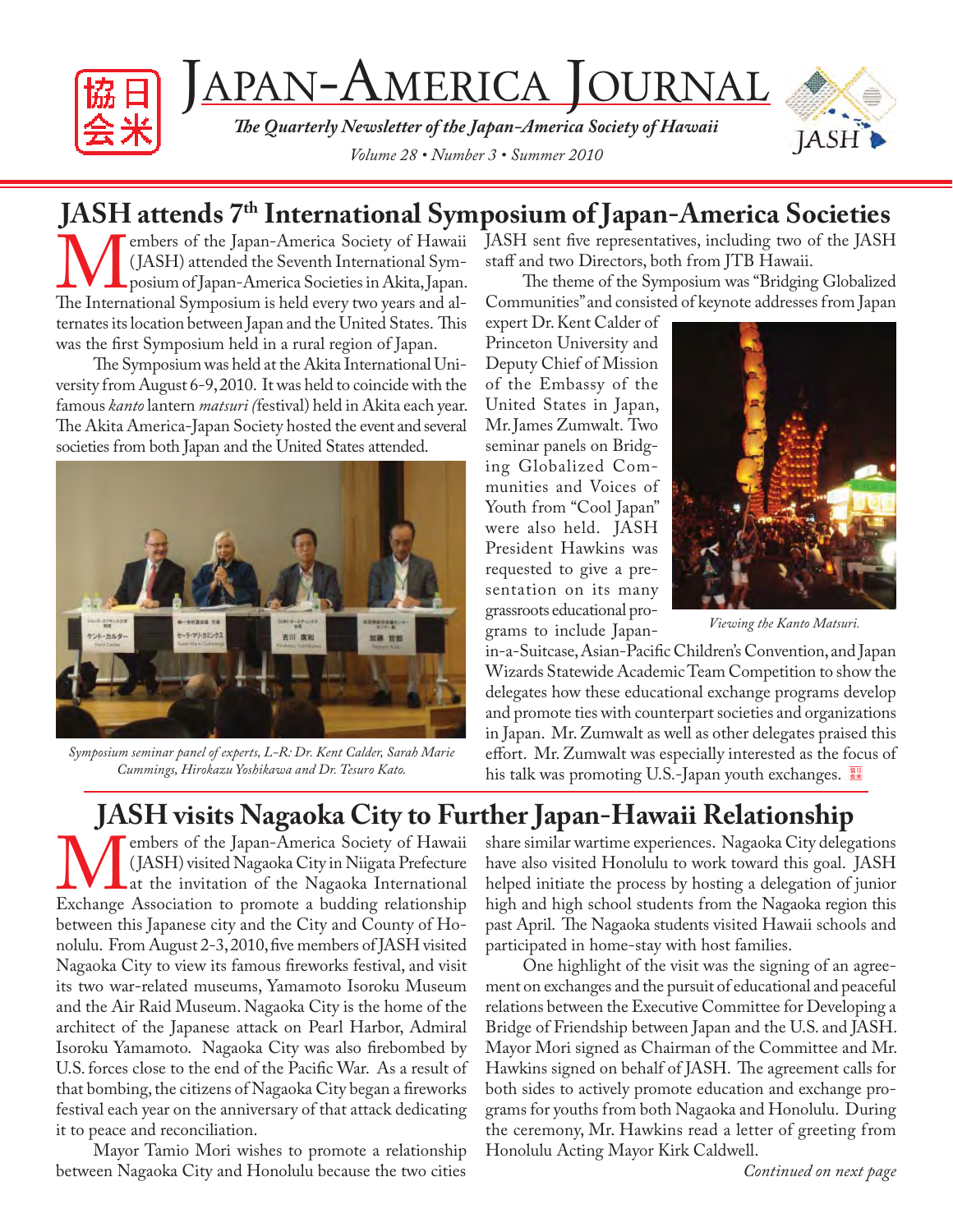# **Nagaoka...**

## *Continued from previous page*

The JASH delegates enjoyed the famous Nagaoka fireworks in the evening after signing the agreement. An estimated 80,000 people from across Japan and other countries attended the two-hour long fireworks display which included aerial



*JASH members at Nagaoka City fi reworks festival (Mayor Tamio Mori, center rear).*

projectiles of over three feet in diameter. Mayor Mori has stated his desire to bring a portion of this display to Honolulu as a gift to its people.

The following day, the JASH delegates were taken on a tour of the nearby Yamakoshi region of Nagaoka to see its famous *koi* farms and *togyu* (bull fighting) stadium. The Yamakoshi region was devastated by an earthquake six years



*Mayor Tamio Mori and JASH President Ed Hawkins sign Educational and Exchange Agreement.*

ago, but the region has nearly recovered, a testament to the hard work and dedication of the Nagaoka people that also was manifest in the recovery from the war.

# **EMMA President Hawkins visits Ehime Prefecture**

ASH and Ehime Maru Memorial Association (EMMA)<br>President Hawkins visited Ehime Prefecture in conjunction with this year's International Symposium of Japan-<br>America Societies in Akita, Japan. The purpose of the visit was ASH and Ehime Maru Memorial Association (EMMA) President Hawkins visited Ehime Prefecture in conjunction with this year's International Symposium of Japanthreefold: to meet with the Japanese Directors of EMMA and update them on planning for next year's anniversary event, to meet with the Director of the Ehime Prefecture International Center (EPIC) and discuss the future of its summer internship program, and finally to visit Uwajima City and Uwajima Fisheries High School, home port of the *Ehime Maru*, and meet with the bereaved family members and discuss next year's anniversary event.

In Ehime's capital city Matsuyama, Mr. Hawkins attended Ehime-Hawaii Day, an annual celebration of things Hawaiian, showcasing *hula* performances from local Japanese groups and a craft fair. Ehime-Hawaii Day has been held

annually since the Ehime Maru accident nearly ten years ago as a way for the people of Ehime Prefecture to establish good will with the people of Hawaii. Mr. Hawkins delivered a special message from Governor Linda Lingle, as



*Mr. Hawkins meets with Ehime Governor Moriyuki Kato.*

Ehime is the sister prefecture (State) of Hawaii. Mr. Hawkins *Continued on next page*

## *Correction:*

In the last edition of the Japan-America Journal, The Boeing Company was not listed as a Graphite Team Sponsor.

*We would also like to identify the following donors in memory of Mrs. Marjorie Midkiff who were not included in the last edition of the Japan-America Journal: Mr. & Mrs. George Sullivan, Ms. Beatrice Yamasaki, Sogetsu Hawaii Branch.*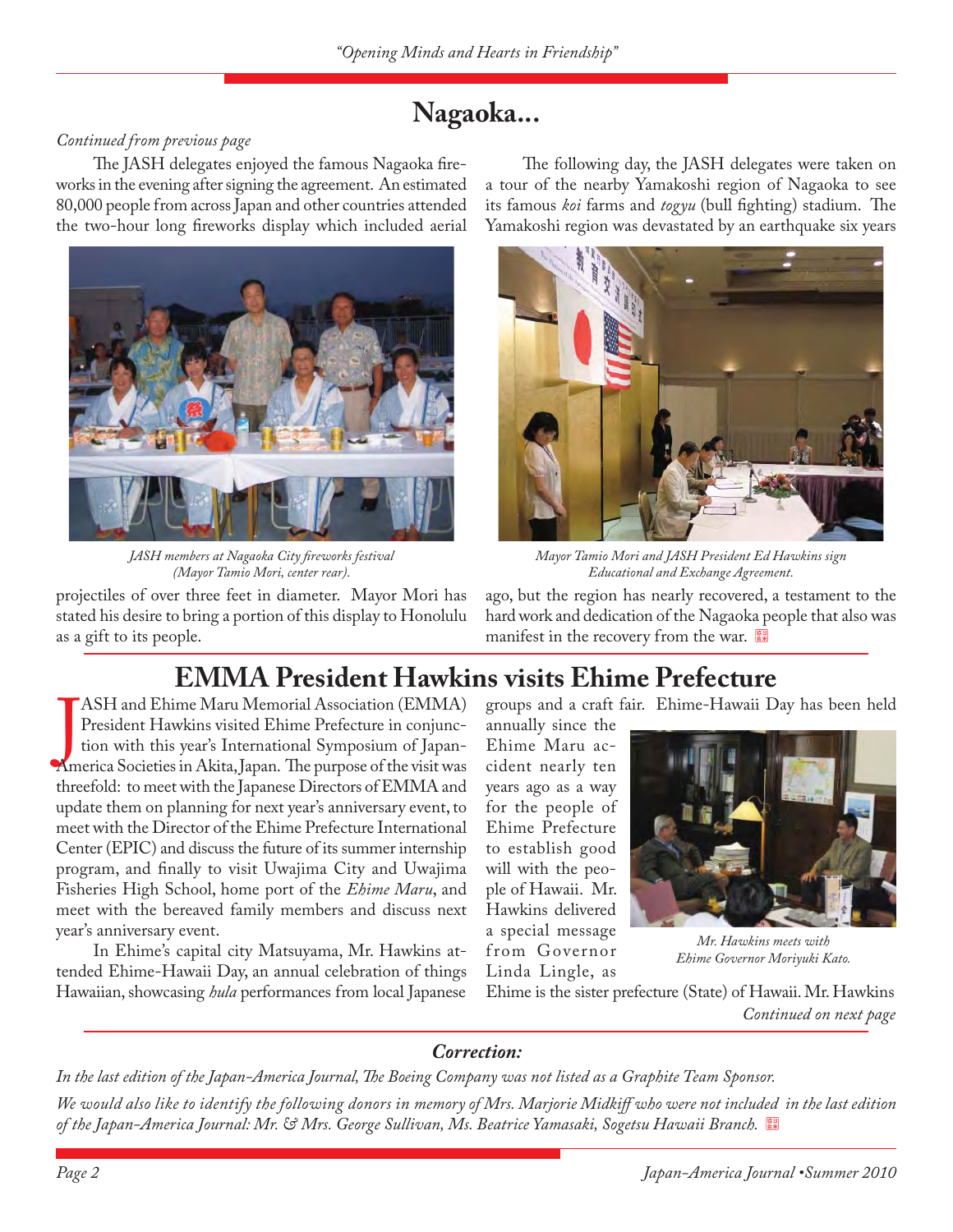# **EMMA...**

## *Continued from page 2*

met with Ehime's Board of Education (EMMA Directors) and Ehime Prefecture Governor Moriyuki Kato, during which he discussed preparations for next year's  $10<sup>th</sup>$  anniversary of the Ehime Maru accident. Afterwards Mr. Hawkins met with the Director of EPIC, Mr. Morimoto. EPIC has been sponsoring two UH students on a three-month summer internship for five years and now wishes to review the future structure of this program. Mr. Morimoto will visit Honolulu next February to discuss the program's future with its partner, UH's Center for Japanese Studies.

At Uwajima City, Mr. Hawkins met with Mayor Hirohisa Ishibashi, Fishery High School President Nogami, and bereaved family members. During these meetings, Mr. Hawkins discussed next year's anniversary to include a special memorial event. He also took time to present flowers at the Ehime Maru Memorial located at the high school. <sup>[9]</sup> Mr. Hawkins meets with bereaved family members.



## **JASH Assists with Reconciliation Visit of Japanese Pilots**

une 4, 2010 marked the 68<sup>th</sup> anniversary of the Battle of Midway, what most historians call the turning point of the Pacific War between the U.S. and Japan. On this day m 1942 began the battle that culminated in the sinki une 4, 2010 marked the 68<sup>th</sup> anniversary of the Battle of Midway, what most historians call the turning point of the Pacific War between the U.S. and Japan. On this day four aircraft carriers of the Japanese Imperial Fleet, effectively ending Japan's ability to project military power across the expanses of the Pacific. The Pacific Aviation Museum (PAM) in collaboration with Virginia-based Military Historical Tours (MHT) planned an ambitious one-week program bringing 21 members of the Japanese Navy Pilots Association called *Unabarakai* to Hawaii and Midway, including veterans of the Battle of Midway. A chartered flight to Midway Atoll took place on June 2nd during which the Japanese visitors joined in a memorial tribute to fallen heroes from both sides. JASH hosted the group at a reception on June  $3<sup>rd</sup>$  at the historic Natsunoya Teahouse. A symposium was held at PAM on Ford Island on June 4<sup>th</sup>.



*Unabarakai members at Natsunoya Teahouse with MHT reps and local guests* **historian Dan f**<br>(Lt. IG Harada is fourth from left. middle row): **cntire week**. *(Lt. JG Harada is fourth from left, middle row); Mr. Jiro Yoshida is to Mr. Harada's left.*

Natsunoya Teahouse is where Imperial Japanese Navy Lt. Yoshikawa spied on the U.S. Pacific Fleet in preparation for the Japanese attack on Pearl Harbor. At this historic place, the Japanese and American veterans joined in a reconciliation banquet, sharing stories and dedicating each other to the pursuit of peace and continued friendly relations between their peoples. Senior military officer, retired Admiral Ron Hays, PAM's Chairman of the Board and JASH Senior Advisory Council member, welcomed the Japanese visitors by recognizing their commitment to maintain these good relations. WWII Zero Fighter pilot and Battle of Midway veteran Lt. JG Kaname Harada related his personal story of battle and reconciliation. Mr. Harada flew fighter cover for the fleet during this historic battle, attacking American torpedo bombers. When his aircraft carrier *Soryu* sank, he crash landed in the ocean. He was rescued four hours later by a passing Japanese destroyer. Harada was later wounded in the battle of Guadalcanal, losing the ability to fly. After the war, Mr. Harada opened a kindergarten in Nagano, dedicating himself to developing a peaceful mindset in young people so they will not resort to fighting to solve personal differences. He has been its Principal for 40 years. Now 94, Mr. Harada recently celebrated his 70<sup>th</sup> wedding anniversary.

JASH is pleased to assist these reconciliation events. Thanks to MHT, members of the PAM including Admiral Hays and Mrs. Jane Hays, and *Unabarakai* Director of Communications Jiro Yoshida for working to make this opportunity possible for the Japanese veterans. Thanks also to historian Dan King who provided translation service for the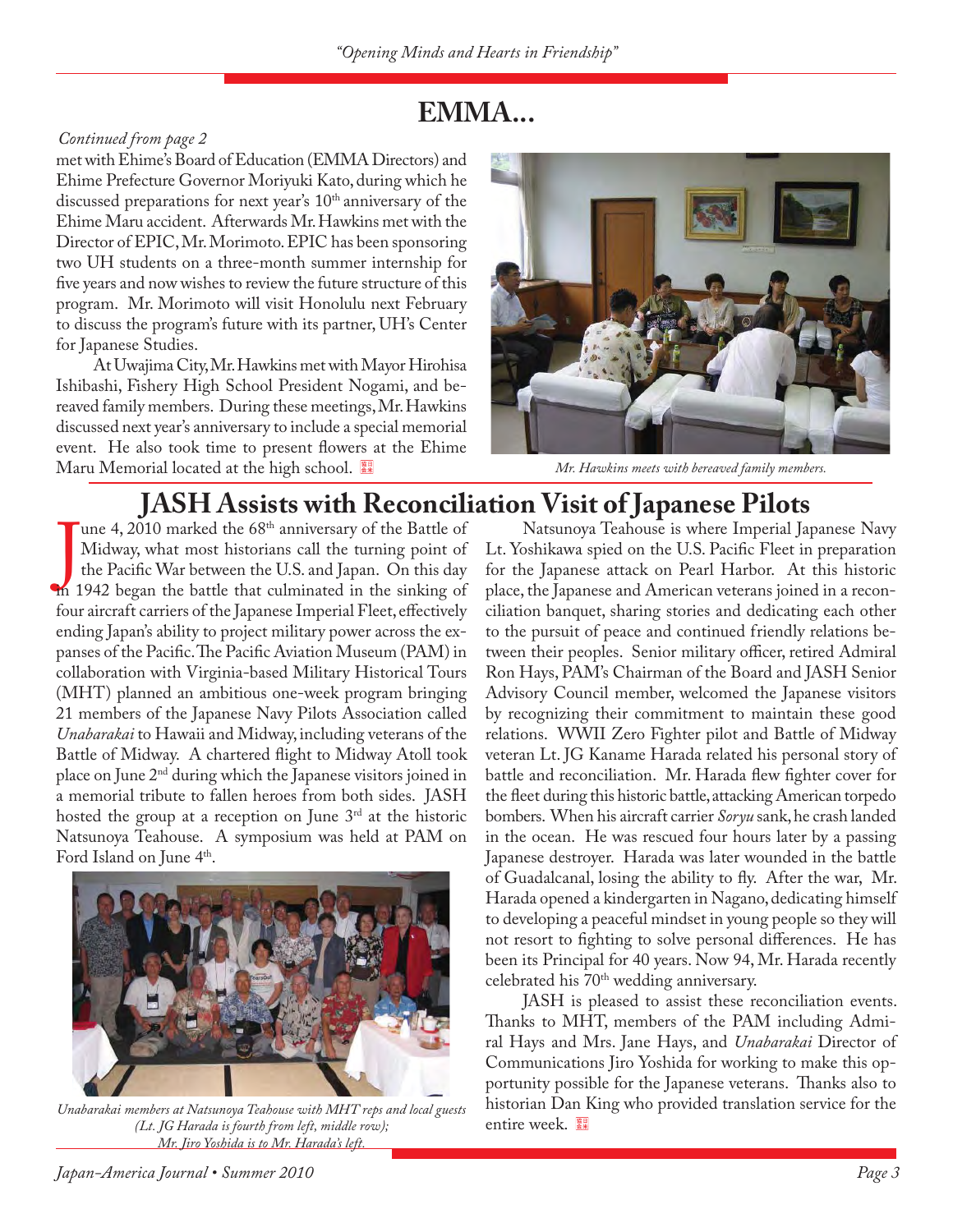## **JASH Visits Pacific Command Headquarters**

On August 30, 2010, Directors of Japan-America Society of Hawaii (JASH) and Trustees of the Crown<br>Prince Akihito Scholarship Foundation (CPASF)<br>were hosted by the Commander of Pacific Command, Admiral ciety of Hawaii ( JASH) and Trustees of the Crown Prince Akihito Scholarship Foundation (CPASF) Robert F. Willard, at his office in Camp Smith. The visit was the result of an invitation extended to JASH and CPASF



*Commander, Pacifi c Command Admiral Robert Willard.*

by Admiral Willard to engage in an informal roundtable discussion regarding politicomilitary topics in his area of responsibility.

The United States Pacific Command (USPACOM) Area of Responsibility (AOR) encompasses about half the earth's surface, stretching from the waters off the west coast of the U.S. to the western border of India, and from Antarctica to the North Pole. There are few regions as culturally, socially,

economically, and geo-politically diverse as the Asia-Pacific. The 36 nations that comprise the Asia-Pacific region are home

to more than 50% of the world's population, 3,000 different languages, several of the world's largest militaries, and five nations allied with the U.S. through mutual defense treaties. Two of the three largest economies are located in the Asia-Pacific along with 10 of the 14 smallest. The AOR includes the most populous nation in the world, the largest democracy, and the largest Muslim-majority nation. More than one third of Asia-Pacific nations are smaller, island nations that include the smallest republic in the world and the smallest nation in Asia.

Admiral Willard outlined how USPACOM executes the five "must get right" focus areas in the region: China, North Korea, India, Allies and Partnerships, and Strategic Relationships. Admiral Willard walked through these relationships, adding personal perspectives gained through his extensive experience in the region and the opportunity he has to meet directly with top military and political leaders. Afterwards, Admiral Willard answered questions from the attendees. The meeting provided insight into the great work the men and women of USPACOM are doing to maintain security in the region as well as the massive responsibility of command in such a key region of the globe. Admiral Willard complimented the work JASH, CPASF, and similar organizations in Hawaii do to help maintain the important U.S.-Japan relationship.

# **JASH Brown Bag Luncheon Talk with Bill Sharp**<br>n September 15, 2010, Hawaii Pacific University M.A. degree in Asian Studies from the U

On September 15, 2010, Hawaii Pacific University<br>
for the monthly "Brown Bag" luncheon talk for<br>
JASH corporate and lifetime members and their guests. Sachi (HPU) instructor Bill Sharp was the guest speaker for the monthly "Brown Bag" luncheon talk for Braden and Sachi Hawaii Pacific Century Properties again played host to the event providing pizza and refreshments.

Bill Sharp is a former Army intelligence officer with service in Vietnam. He received his A.B. degree in Political Science from the University of California, Berkeley, followed by an



M.A. degree in Asian Studies from the University of Hawaii at Manoa. He also holds an M.E. degree in Administration, Planning, and Social Policy from Harvard University. He currently teaches East Asian politics at HPU and hosts Asia in Review, a weekly TV show dedicated to substantive discussions of contemporary Asian affairs. In pursuit of his interests, he often travels to Asia, meeting with top government and academic officials.

Bill Sharp addressed the relationship between Japan and Taiwan while exploring aspects of the Japanese-American and Sino-Japanese relationships. He discussed the developing Chinese geo-political strategy especially in the surrounding seas of China, showing how China is growing its military power to match its outlined goals. Following his talk, he fielded questions from the attendees, one of which was "What would Japan do if China attacked Taiwan?" Bill Sharp responded that, while an attack by China against Taiwan is unlikely in the near future, Japan has little capacity to do anything, except follow the U.S.'s strategy which has been stated as opposing a Chinese invasion of Taiwan and provide assistance as requested.

JASH would like to thank Bill Sharp for an interesting and engaging lecture and Sachi Braden and Sachi Hawaii *Bill Sharp speaks with JASH members.* Pacific Century Properties for hosting this event.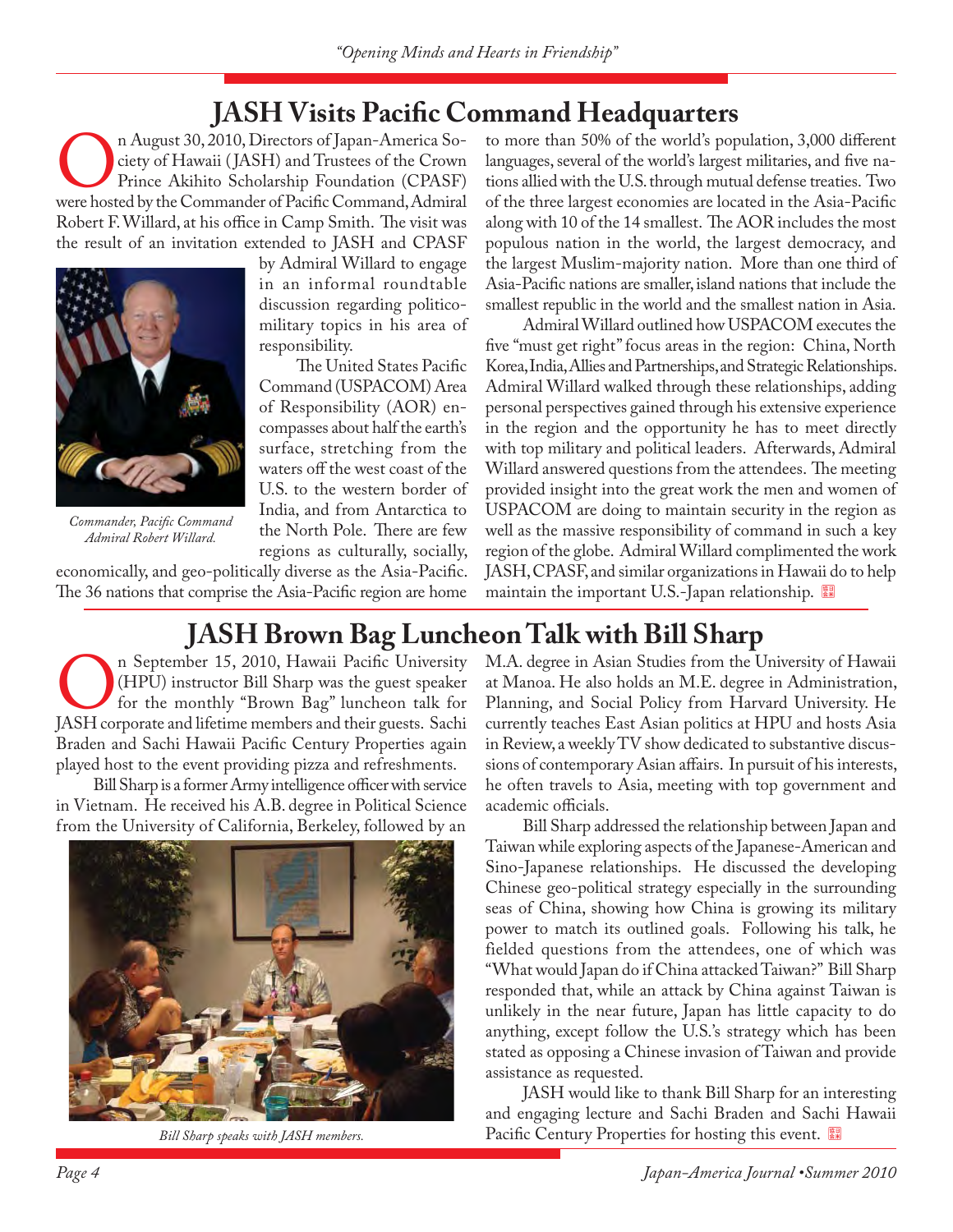# **Governor Linda Lingle meets Junior Ambassadors**

For the seventh year in a row, Governor Linda Lingle<br>met with the Junior Ambassadors (JAs), chaperones<br>and their families both before and after the JAs' trip to<br>the Asian-Pacific Children's Convention (APCC) in Fukuoka, met with the Junior Ambassadors ( JAs), chaperones and their families both before and after the JAs' trip to the Asian-Pacific Children's Convention (APCC) in Fukuoka, Japan. For many, this was the first time to meet the Governor and all were honored and excited to shake her hand. When asked what they were most looking forward to discovering in



*JASH President Ed Hawkins meet with Governor Linda Lingle.*

Japan, one of the JAs responded, "everything!" But for the most part, the JAs were relatively quiet, no doubt in awe of the unique role they would play as ambassadors of Hawaii. Governor Lingle responded that she was looking forward to hearing about what they discovered in Japan when they meet again after the delegates return to Honolulu.

After returning from Japan, the JAs related all their experiences to Governor Lingle. This time, ALL of the Junior Ambassadors spoke up and each had something unique to say about their experiences in Japan. The Governor eagerly listened to each JA's story, asking follow-up questions. She spent nearly an hour with the JAs and their parents, clearly enjoying her time with them.

Meeting the Governor has been a wonderful experience for the delegates each year and is a highlight of their time as APCC delegates. JASH would like to extend a big *mahalo*  to Governor Lingle for taking time from her busy schedule each year to meet these children. Her words have proved to be an inspiration to the JAs and have remained with them through the years. As this was the final meeting with the JAs, the Governor was presented with a gift of a Hakata Doll to thank her for her support of this important program and as a reminder of the connection with Fukuoka, Japan. *APCC delegates, Chaperone Cheryl Parker and* 

# **Hawaii Delegates attend the Asian-Pacific Children's Convention in Fukuoka**

fter six months of JASH workshops preparing for the APCC, Hawaii's six JAs (Calais Nobuhara, Kristen Izuo, Mari Alice Shaw, Justin Ho, Joshua Nakanishi<br>and Reyn Tao), Peace Ambassador Serena Li and chaperone APCC, Hawaii's six JAs (Calais Nobuhara, Kristen Izuo, Mari Alice Shaw, Justin Ho, Joshua Nakanishi Cheryl Parker departed on Friday, July 16 for Fukuoka, Japan. They spent a total of 11 days in Fukuoka - nine days with a Japanese host family in the city of Kasuya and two days at a camp with 218 children from 42 countries and cities throughout the Asia-Pacific region - before returning to Honolulu on July 27 with many exciting stories to share.

The delegates were warmly received by their host families and even had a chance to meet the Mayor of Kasuya, Mr. Hisayoshi Shinozaki, at the welcome party given in their honor upon their arrival in Kasuya. In appreciation to the host families, the Hawaii delegates shared their Aloha spirit by performing their hula, *Holoholo Kaa*. JASH was also pleased to learn that former Crown Prince Akihito Scholar Kanako Cho was there to greet the delegation in Kasuya. What a small world! Those touched by JASH's programs continue to make connections around the globe as ambassadors of goodwill.

During the week of their home stay, the JAs had the opportunity to attend school with their Japanese host siblings

and were also only one of two delegations selected to meet the Vice-Governor of Fukuoka, Etsuko Ebii. They were truly treated as celebrities in the city of Kasuya.

On Friday, July 23, all of the JAs and chaperones taking part in the APCC gathered at Noko Island, where they spent



Junior Ambassadors with their parents at the final APCC workshop. *Continued on next page*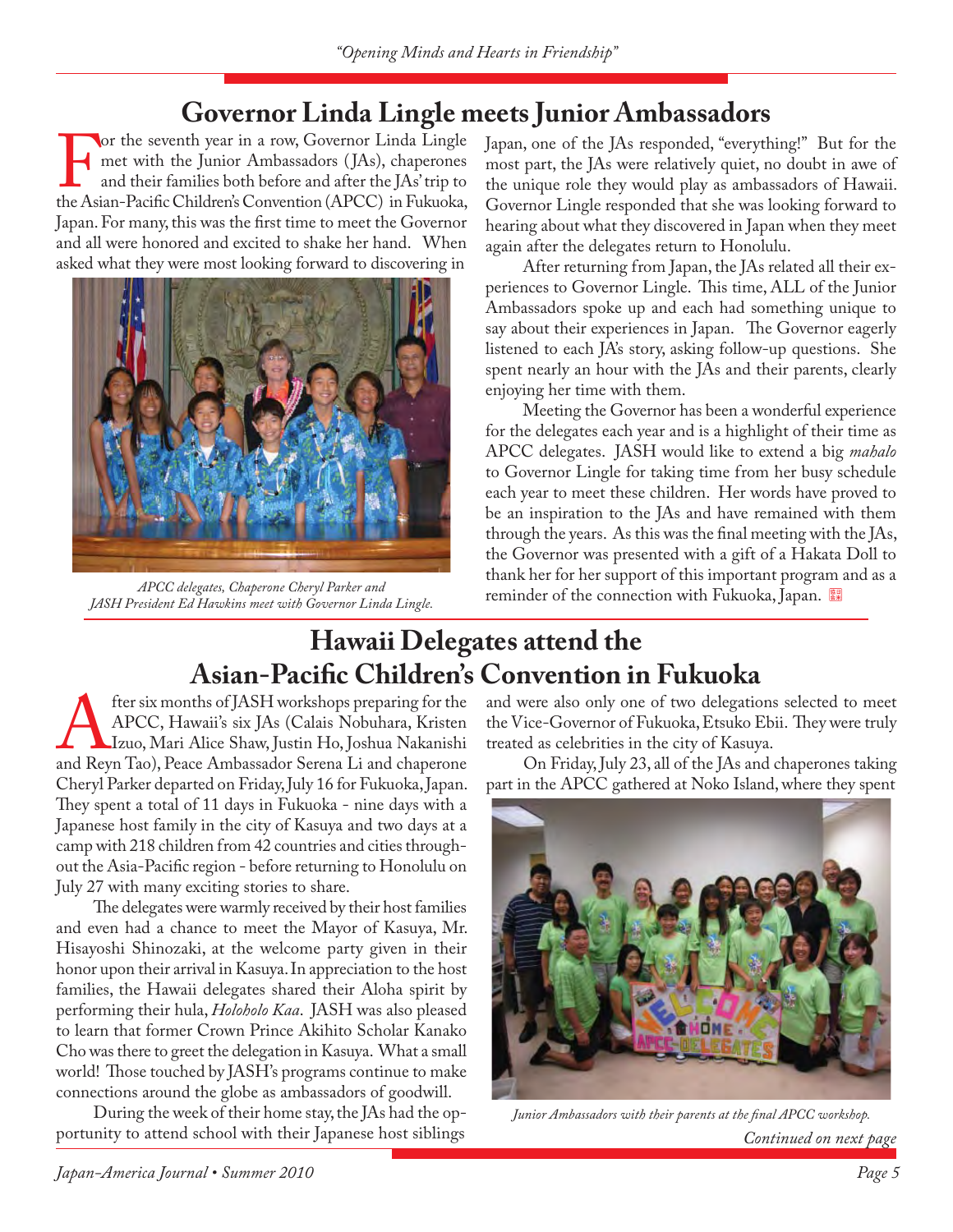## **2010 Japan Wizards Japan Trip Winners Visit Tokyo**

his summer, four winning teams from Hanalani Schools, McKinley High School, Punahou School, and Roosevelt High School traveled to Japan as their reward for winning the 2010 Japan Wizards Statewide Schools, McKinley High School, Punahou School, and Roosevelt High School traveled to Japan as Academic Team Competition in February. On June 8, 2010, student team members Andrea Kim, Chanel Louie, Nicole Ogawa-Yukitomo, and advisor Mrs. Naomi Hirano-Omizo from Punahou School (Level B First Place winners) were graciously hosted by sister society America-Japan Society of Tama Tokyo and Mr. Shoichi Suzuki, the Society's Executive Director. This is the third year that Mr. Suzuki has hosted our Japan Wizards Japan trip prize winners. On this full-day educational program, the team visited the Edo Museum and learned about the transformation of Edo into Tokyo. They then visited the Ooedo Onsen Monogatari, a traditional Japanese *onsen* (hot spring) located in the heart of Tokyo where many of them experienced the *onsen* culture for the first time.



*Punahou School students and advisor Mrs. Naomi Hirano-Omizo with America-Japan Society of Tama Tokyo's Executive Director Mr. Shoichi Suzuki and other staff members at the Edo Museum and Ooedo Onsen Monogatari.*

On July 10, 2010, student team members Garion Park, Daralyn Yee, and advisor Ms. Grace Shinohara from Roosevelt High School (Level B Second Place winners) along with Jennis Hatakenaka, Maggie Kwock, Kyung-Soo Lee, and advisor Ms. Sandra Oda from McKinley High School (Level A Third Place winners) also experienced this educational program, sponsored and hosted by Mr. Suzuki and the America-Japan Society of Tama Tokyo. Visiting the Edo Museum and Ooedo Onsen Monogatari provided the students with valuable crosscultural education and a closer glimpse into Japan's history, culture, and customs. Daralyn Yee of Roosevelt High School remarked, "It was always a dream of mine to go to Japan…I never thought this dream would come true until I joined the Japan Wizards team. We were able to learn so much…Learning about Japan is one thing, but experiencing it is another. Being able to experience has really changed my thoughts on nearly everything about [Japan]."



*McKinley High School and Roosevelt High School students and advisors Ms. Sandra Oda and Ms. Grace Shinohara with America-Japan Society of Tama Tokyo's Executive Director Mr. Shoichi Suzuki and other staff members at the Edo Museum and Ooedo Onsen Monogatari.*

# **APCC Fukuoka...**

## *Continued from page 5*

the night participating in cultural activities while getting to know one another. The following day all participating delegations headed to the Fukuoka City Hall to take part in the 22nd Annual "We are the Bridge" festival.



*Justin Ho and Calais Nobuhara talk to students at a Japanese elementary school.*

The Hawaii delegation again performed their *hula*, *Holoholo Kaa.* Earlier that day, JA Kristen Izuo took part in the APCC's first annual "Mirai Summit" where she gave a speech on promoting international peace.

For all six of the Junior Ambassadors, participation in the Asian-Pacific Children's Covention was the first time away from their parents for an extended period of time. We can truly say that it was a life changing opportunity for all of them.

The Japan-America Society of Hawaii would like to thank all of the families and volunteers who helped to prepare the delegation for their trip.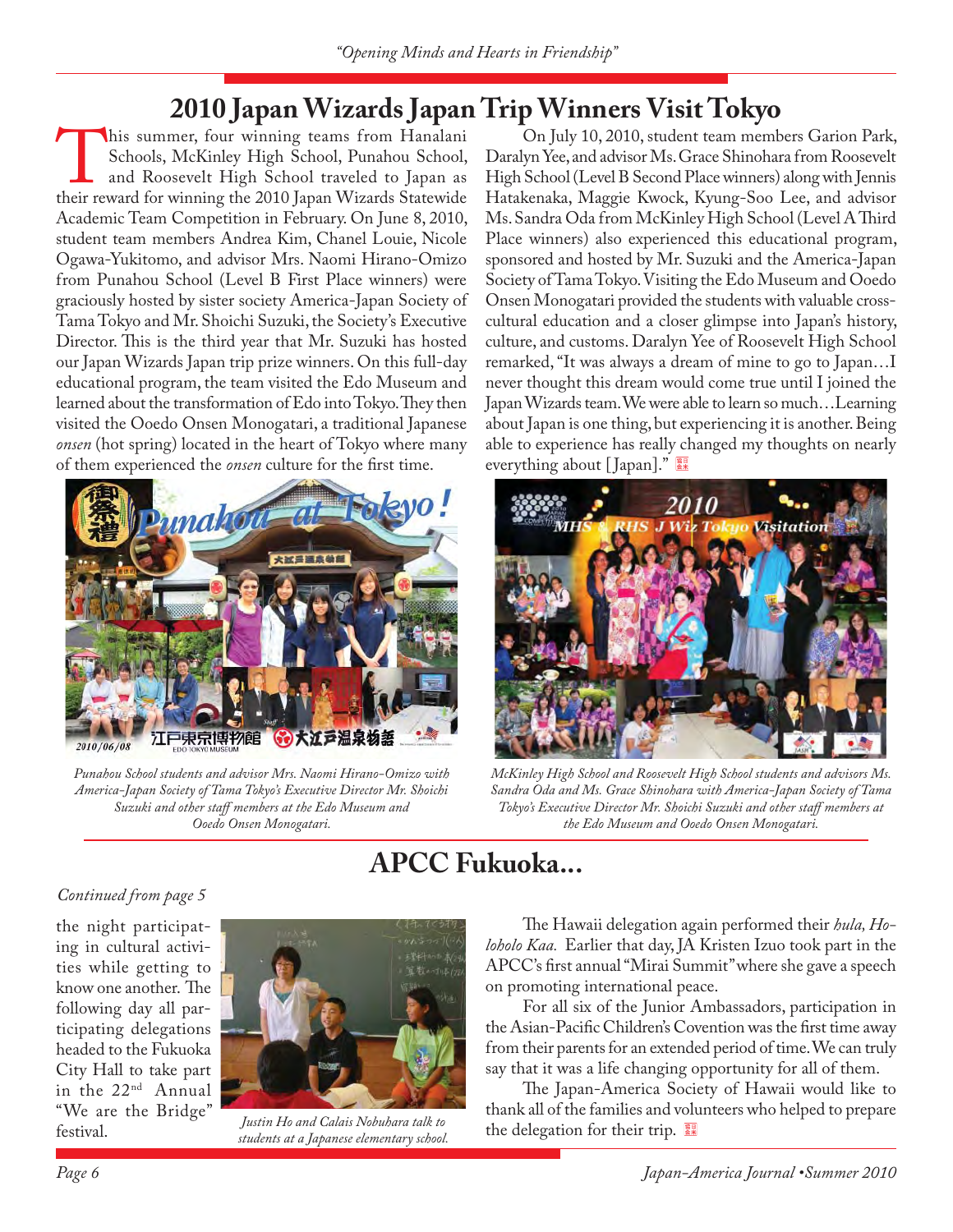## **Crown Prince Akihito Scholars meet with The Emperor and Empress**

F our recipients of the Crown Prince Akihito Scholarship (CPAS) met with Their Majesties The Emperor and Empress of Japan on June 28, 2010 at their Tokyo Imperial Palace residence. As part of the scholarship, awardees ship (CPAS) met with Their Majesties The Emperor and Empress of Japan on June 28, 2010 at their Tokyo are honored with a personal audience with The Emperor and Empress.

Since inception, 139 scholars have been selected for this prestigious scholarship that awards either one or two years of study in Japan to a University of Hawaii (UH) student, and to a Japanese student to study at UH. Since 2008, the scholarship has also included scholarships for Japanese students to study at the UH's Shidler College of Business leading to a Masters in Financial Engineering degree.

The CPAS was established in 1959 to commemorate the wedding of then Crown Prince Akihito and Princess Michiko. The purpose of the scholarship is to promote better understanding between the peoples of Japan and the United States by providing scholarships to UH scholars to study in Japan and Japanese scholars to study at UH. Those interested in applying for this scholarship are directed to the JapanAmerica Society of Hawaii website at www.jashawaii.org under "CPASF" or call the office at 524-4450.



*Scholars meet with Their Majesties (from left, Scholars Michael Dziesinski, John Oglevee, Pamela Runestad, Madoka Nagado; CPASF Trustee Mr. Mark Fukunaga; Nippon Keidanren Director General Mr. Yoshio Nakamura;*  Their Majesties The Emperor & Empress of Japan).

# **Let's Talk Story Luncheon featuring Saleem Ahmed, Ph.D.**

ASH members and guests enjoyed the annual Tomodachi "Let's Talk" luncheon in a private tea room at The Willows<br>Restaurant on Thursday, September 2, 2010. This event,<br>hosted by the Tomodachi Committee, provides opportunitie ASH members and guests enjoyed the annual Tomodachi "Let's Talk" luncheon in a private tea room at The Willows Restaurant on Thursday, September 2, 2010. This event, for members to re-establish old acquaintances and make new friends while learning something new.

This year's talk-story session featured special guest speaker Saleem Ahmed, Ph.D. Dr. Ahmed was born in India, raised in Pakistan, and came to Hawaii as an East-West

Center grantee. Japanese and Pakistani cultures came together when he met his wife as a student at the University of Hawaii. He is the founder of the All Believers Network which emphasizes the equality of religions and that every religion has a message of peace. He is also the author of "Beyond the Veil & Holy War."

After enjoying a delicious buffet lunch, attendees



*Dr. Ahmed shares his tory with luncheon attendees at The Willows.* 

listened to Dr. Ahmed speak of cross-cultural experiences and how it affected him and his third generation Japanese wife and their children. He spoke of their hardships during their time spent in Pakistan during the

1965 and 1972 Indo-Pakistani wars. As a foreigner in Pakistan, his wife was questioned for supposed anti-state activity for which she was later proved innocent. Even when he wanted to take time off from work to have a family, his company made him postpone his plans which postponed the birth of his daughter.

Although he was raised in Pakistan, Dr. Ahmed was schooled in Catholic schools. This upbringing led him to look at the beauty of all religions which later served as the inspiration for the All Believers Network. He spoke of how all religions view the same reality so we should cooperate with each other. He called Hawaii an "interfaith capital" because we take part in all culture's religious celebrations regardless of our own beliefs. He emphasized that this sort of thing doesn't happen in other parts of the world. His hope for the Tomodachi Committee is to continue to make more friends and keep an open mind as they meet others and appreciate more cultures. Following Dr. Ahmed's talk, attendees had many questions about the portrayal of Muslims in the news and the Mosque issue in New York City. Dr. Ahmed explained that "Muslims have unintentionally let radicals become their spokespeople which has fueled irrational American beliefs." He described it as similar to how Japanese people were viewed after WWII.

JASH would like to thank Dr. Ahmed for sharing his story. Thank you also to Tomodachi Committee co-chair Kazuko Love for arranging for Dr. Ahmed to speak with us.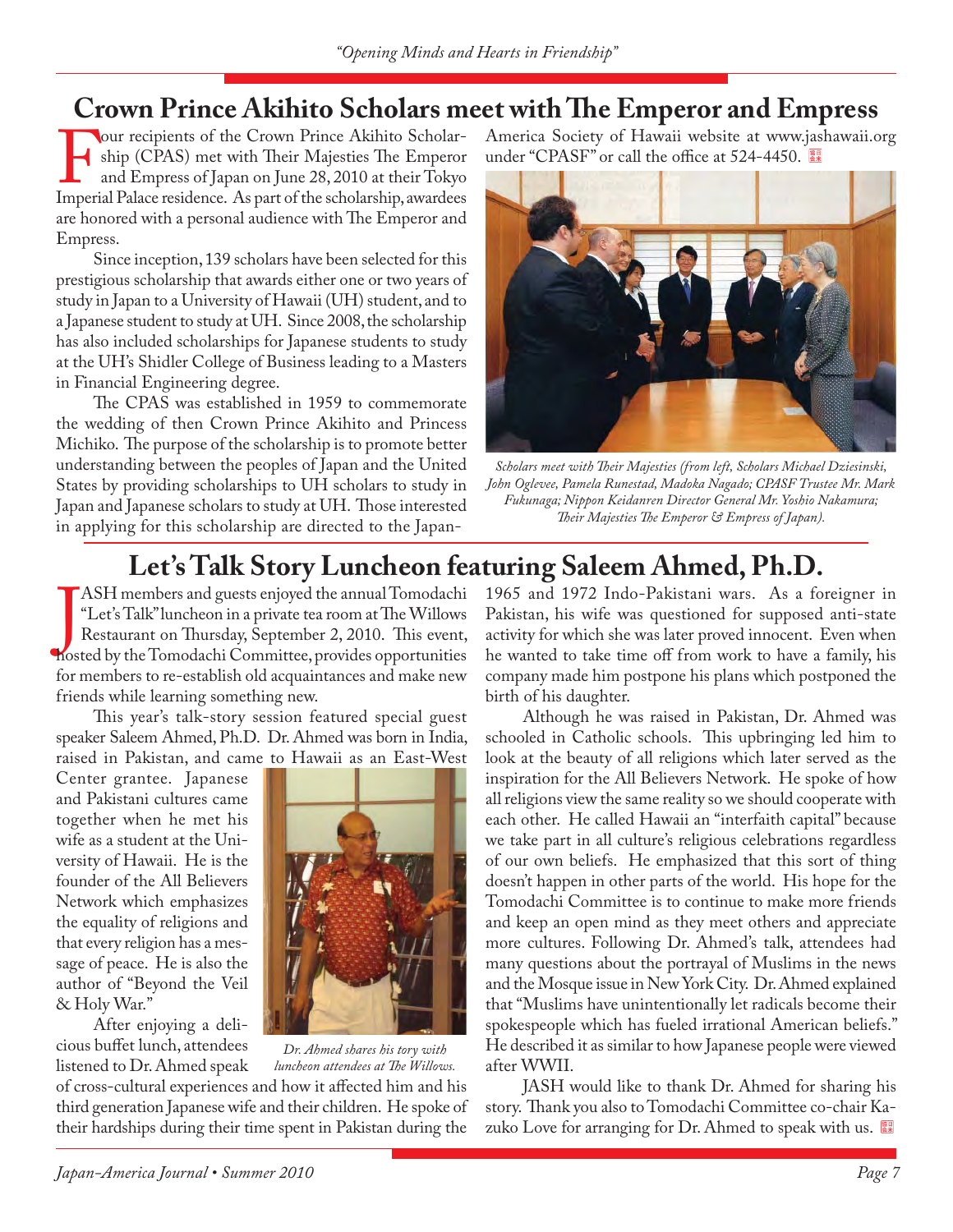# **The Tomodachi Committee Learns about Natural Indigo Dyeing**

From Japanese *kimono* to American blue jeans, indigo<br>dye is an essential part of textile dyeing and printing<br>processes worldwide. Among the world's oldest dyes,<br>natural indigo has since been synthesized and almost entirel dye is an essential part of textile dyeing and printing processes worldwide. Among the world's oldest dyes, natural indigo has since been synthesized and almost entirely replaced by synthetic dye. Natural indigo however is better for the skin and holds germ-killing properties. Indigo plants can be found growing wildly in many areas, including Hawaii. During the Edo Period (1603-1868) in Japan, indigo became particularly important to commoners who were forbidden to use silk. The prohibition of silk led the commoners to import and plant cotton. As it turned out, cotton did not easily absorb traditional dyes except for indigo.

Members and guests of the Tomodachi Committee experienced a hands-on natural indigo dyeing demonstration at the Oahu Urban Garden Center by Fujibayashi Tokunari *sensei* on September 16, 2010. He is the son of the 12<sup>th</sup> Fujibayashi Tokusen. Under the tutelage of his father, Tokunari s*ensei*  mastered the traditional arts of dyeing, weaving, embroidery



this event. *Tokunari sensei teaches attendees about the indigo plant.*

and the techniques of gold, platinum and silver leaf.

Tokunari *sensei* started with a brief history of natural indigo dyeing and the long multi-step process it takes to extract the dye from its plant form. Roughly 50 pounds of leaves are needed to produce just one pound of dye. Attendees then headed outside to see his indigo plants.

The group returned to the classroom where the real fun began. They were given a choice of patterns for their handkerchiefs which were to be later dyed tie-dye style. The handkerchiefs were folded and tied accordingly, then soaked in natu-

ral indigo dye. After soaking, the handkerchiefs were taken outside and held to the wind to begin the oxygenation process. When exposed to oxygen, the color changes from a greenish color to a beautiful indigo. The



*Indigo dyed handkerchiefs dry in the wind.*

handkerchiefs were then rinsed and air-dried. The attendees were excited to see their unique creations.

While waiting for their pieces to dry, attendees enjoyed a *bento* lunch in the Garden's gazebo. Following lunch, they took a brief tour of the Garden where they had the opportunity to sample fresh-picked star fruit and guava.

JASH would like to thank Fujibayashi Tokunari *sensei*  for presenting such an enjoyable and informative demonstration. We would also like to thank the Oahu Urban Garden Center for allowing our Society the use of their facilities for

# **elle Couture Jewellers hosts Tomodachi Committee**<br>
n Thursday, August 19, 2010, JASH Corporate Mem-Ark Marketing Group for hosting this eve

On Thursday, August 19, 2010, JASH Corporate Member elle Couture Jewellers hosted the Tomodachi Committee to an afternoon tea gathering at the elle Couture Jewellers store located on the ground floor of the ber elle Couture Jewellers hosted the Tomodachi Committee to an afternoon tea gathering at the elle Couture Jewellers store located on the ground floor of the Nine O Nine Kapiolani residential condominium.

Attendees enjoyed delicious tea, *mochi* and *manju* varieties while learning more about Italian Jewelry designer Roberto Coin and pieces from his collections including the signature weave Appassionata collection. Roberto Coin has introduced this collection in Tokyo, Japan, with plans to expand into all major cities within the next several years. In appreciation to his loyal Japanese clients, Roberto Coin has recently launched a Japanese website.

JASH would like to thank elle Couture Jewellers Store Director, Lance Ishibashi and Marilyn Cariaga, Director of Ark Marketing Group for hosting this event and providing each attendee with a complimentary gift bag.



*Marilyn Cariaga introduces the Roberto Coin line.*

*Page 8 Japan-America Journal •Summer 2010*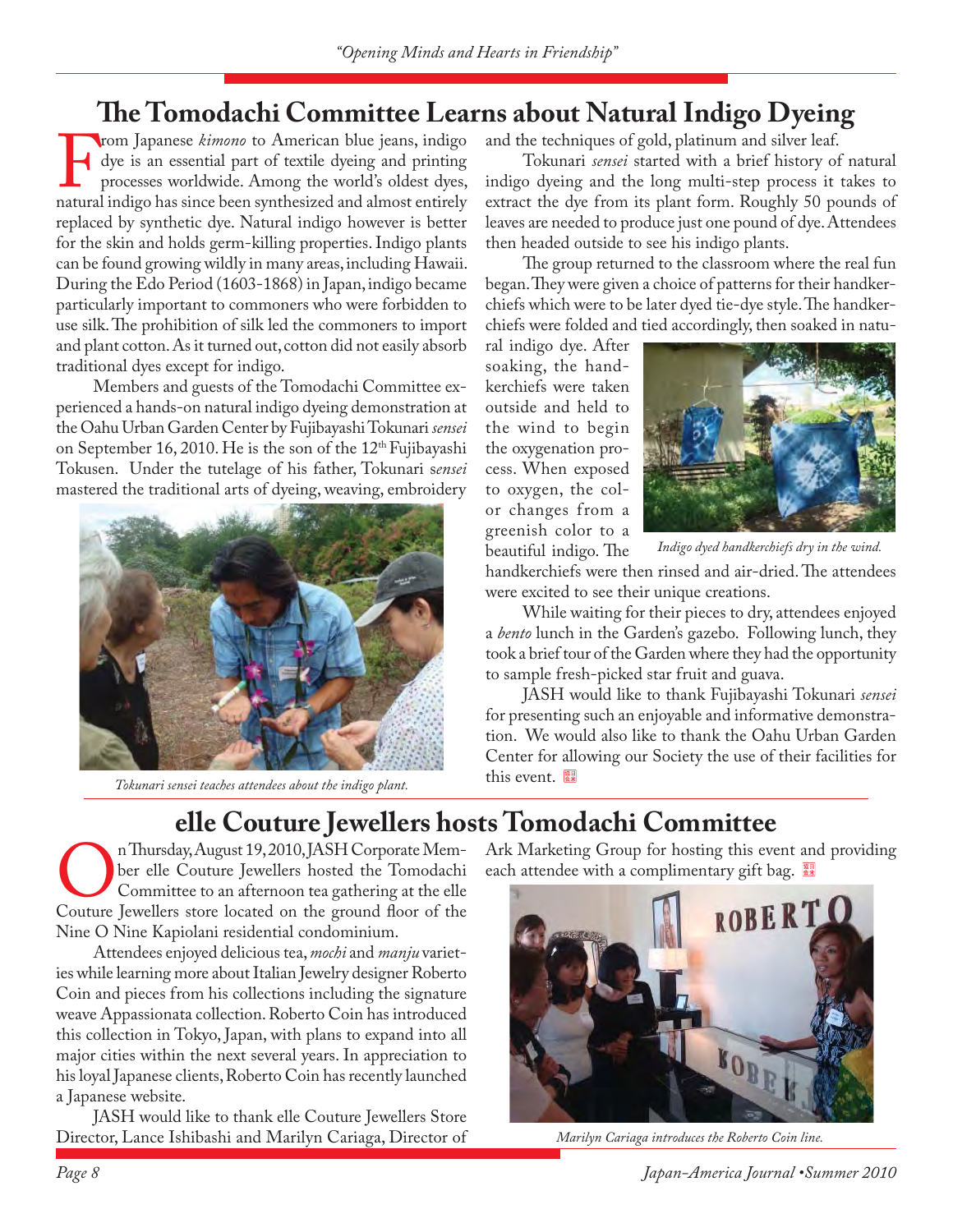## **Calendar of Events**

### **OCTOBER**

- 6 Annual General Membership Meeting & Annual Dinner, Hilton Hawaiian Village Coral Ballroom
- 12 Utsushi: The Art of Copying, UH Manoa
- 27 Fall Japan Day, Hawaii Tokai International College

## NOVEMBER

12 Tomodachi, An Afternoon with Film Director Irie Fumiko, Central Pacific Plaza 15<sup>th</sup> Floor Conference Room

## DECEMBER

- 3 U.S.-Japan Security & Economic Alliance: Pathway to the Future, Hawaii Convention Center
- 9 Tomodachi Christmas Tea, Waioli Tea Room
- 16 Christmas 5:01 & Silent Auction, The Kahala Hotel & Resort

# **The Wedding Ring Shop Supports JASH**

On Thursday, July 22, 2010 the Japan-America Society of Hawaii hosted *A Golden Opportunity*, a cash-for-gold buying event facilitated by The Wedding Ring Shop. This event benefitted the Society as The Wedding Ring Shop generously donated a portion of the proceeds.

For those who were unable to attend the event but still have unwanted jewelry to sell, The Wedding Ring Shop has generously extended this benefit to JASH. Please contact Jennifer Lieu, Marketing Coordinator at 945-2800 ext. 5 to schedule a meeting time.

We would like to thank the Society members and guests who generously donated their gold items for this event. We would also like to thank The Wedding Ring Shop for their generous donation.

## **Membership Updates**

*July- September 2010*

## **New Corporate Member**

I-Lion Hawaii School Regular Mr. Motoki P. Sakari The Learning Coalition Regular Ms. Deborah Berger Ms. Cheri Nakamura

## **New General Members**

Mr. James Jack Student Mr. Lee Knowlton Student Ms. Pauline LaBrie **Individual** Mr. & Mrs. Danny Melton Sustaining Ms. Madoka Nagado Student

#### **General Member Upgrade**

Mr. Aaron Browne Individual

## **JASH Donor Recognition**

*July - September 2010*

**Statesman \$5,000 - \$24,999** The Atsuhiko & Ina Goodwin Tateuchi Foundation First Insurance Company of Hawaii CNA Foundation

#### **Diplomat \$250 - \$999**

Anonymous Sogetsu Hawaii Branch The Wedding Ring Shop Ms. Beatrice Yamasaki

#### **Colleague \$1 - \$249**

Anonymous Mr. & Mrs. George & Roberta Sullivan Mr. Melvin Yamaki



## **Japan-America Society of Hawaii**

*Promoting understanding and friendship between the peoples of Japan and the United States through the special and unique perspective of Hawaii* PO Box 1412, Honolulu HI 96806 • Tel: (808) 524-4450 • Fax: (808) 524-4451 • Email: admindir@jashawaii.org • http://www.jashawaii.org